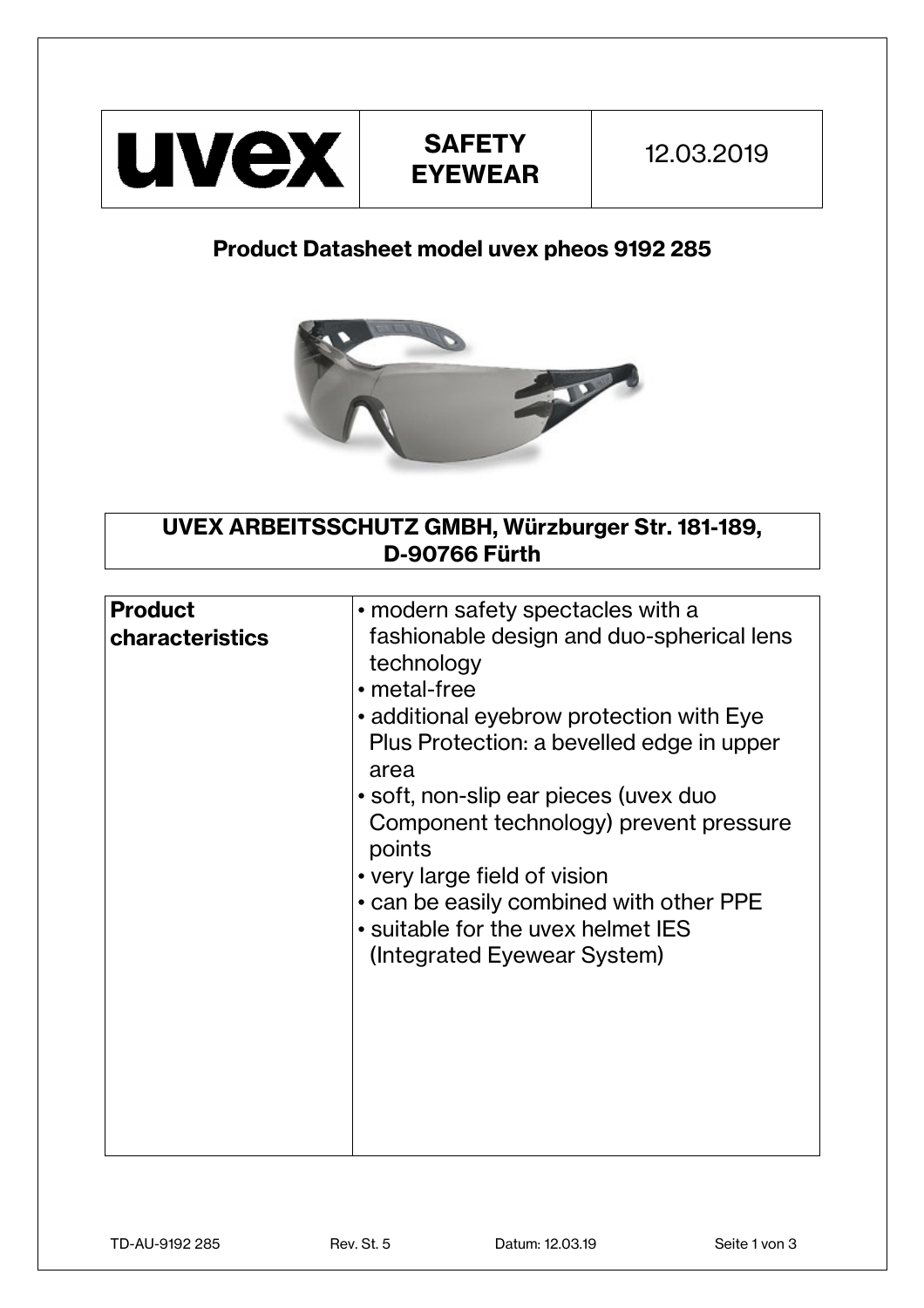| <b>Technical details</b>                                                                                                           |                                                         |
|------------------------------------------------------------------------------------------------------------------------------------|---------------------------------------------------------|
|                                                                                                                                    |                                                         |
| <b>Frame</b>                                                                                                                       | <b>Front piece/Temple</b>                               |
| <b>Material</b>                                                                                                                    | POM/TPE                                                 |
| Features                                                                                                                           | excellent ventilation                                   |
| Colour                                                                                                                             | black-grey                                              |
| Manufacturer's ID code<br>Applicable EN norm<br>Low-energy impact<br>Resistance to high<br>speed particles at<br>extremes of temp. | <b>Marking</b><br>١W<br>166<br>$F(45 \text{ m/s})$<br>Τ |
| Conformity symbol                                                                                                                  | <b>CE</b>                                               |
|                                                                                                                                    |                                                         |
| Lens                                                                                                                               |                                                         |
| <b>Material</b>                                                                                                                    | <b>PC</b>                                               |
| <b>Thickness</b>                                                                                                                   | $2,2$ mm                                                |
| Coating                                                                                                                            | supravison excellence                                   |
| Colour                                                                                                                             | grey                                                    |
| UV protection                                                                                                                      | <b>UV 400</b>                                           |
|                                                                                                                                    | <b>Marking</b>                                          |
| Filter                                                                                                                             | 5-2,5 (DIN EN 172)                                      |
| Manufacturer's ID code                                                                                                             | W                                                       |
| <b>Optical class</b>                                                                                                               | 1                                                       |
| Low-energy impact                                                                                                                  | $F(45 \text{ m/s})$                                     |
| Resistance to high                                                                                                                 | Τ                                                       |
| speed particles at                                                                                                                 |                                                         |
| extremes of temp.                                                                                                                  |                                                         |
| Surface resistance to                                                                                                              | K                                                       |
| fine particles                                                                                                                     |                                                         |
| Antifog                                                                                                                            | N                                                       |
| Conformity symbol                                                                                                                  | <b>CE</b>                                               |
| <b>Factory symbol</b>                                                                                                              | ∼√                                                      |